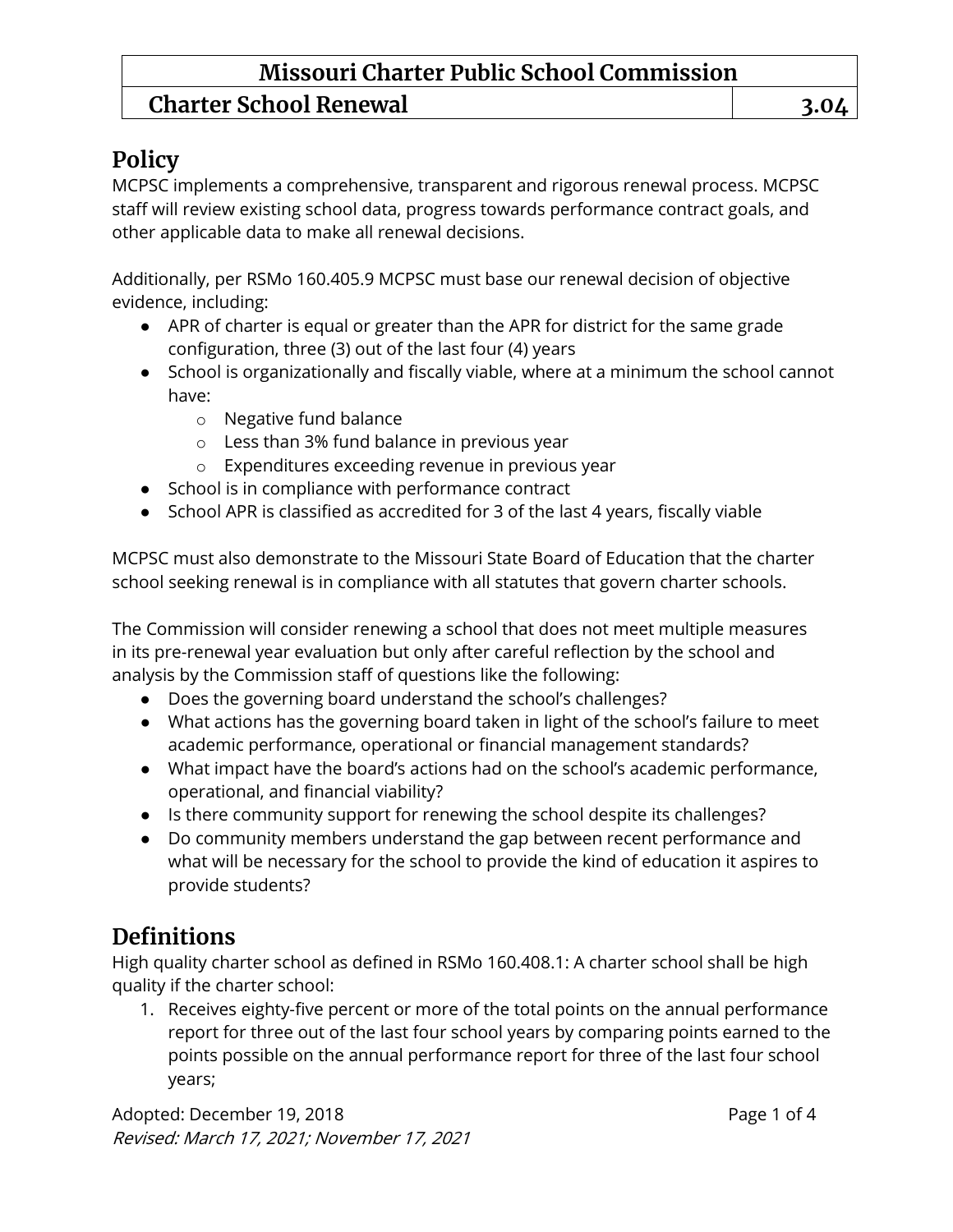# **Missouri Charter Public School Commission**

### **Charter School Renewal 3.04**

- 2. Maintains a graduation rate of at least eighty percent for three of the last four school years, if the charter school provides a high school program;
- 3. Is in material compliance with its legally binding performance contract and sections 160.400 to 160.425 and section 167.349; and
- 4. Is organizationally and fiscally viable as described in paragraph (b) of subdivision (2) of subsection 9 of section 160.405.

### **Renewal Process**

### **Statement of Intent**

Due February 1 of 4th or 9th year of current charter

Statement on school letterhead from the chair of the school's board that states the school seeks renewal of its charter with MCPSC. The Statement of Intent should include the date the board voted to seek renewal and the desired length of the new charter (only schools designated as high- quality may seek 10 year renewal).

### **MCPSC Invites School to Submit Renewal Application**

No more than 30 days following the receipt of the Statement of Intent MCPSC will provide the school with a formal invitation for renewal based on faithfulness to charter, organizational and fiscal viability and academic success. The invitation will include the length of renewal that MCPSC has agreed to. The invitation for renewal will also include a report detailing the specifics of the renewal application. MCPSC staff will also schedule a renewal meeting with the school administration and board chair to discuss renewal specifics. In the event MCPSC believes an additional year of data is necessary to support the case of renewal MCPSC may modify the timeline below to allow for additional data collection including an additional year of state test data, site visits, financial data, etc. If MCPSC denies the request for renewal, MCPSC will begin the closure protocol.

### **Renewal Application**

Due July 1 of final contract year Full application submitted via EpiCenter to MCPSC.

### **MCPSC Application Review**

MCPSC will review the application. Interviews with board and school leadership may be scheduled during this time.

### **Public Hearing**

Public hearing on the renewal application will be held by MCPSC. School will provide a short presentation and the public will have the opportunity for comment. Following the public comment. MCPSC may interview the school's board. MCPSC will vote on renewal recommendation. The public hearing will be optional for schools who meet the designation of high quality. Additionally, MCPSC will provide a feedback form on our website for community input.

Adopted: December 19, 2018 **Page 2 of 4** Revised: March 17, 2021; November 17, 2021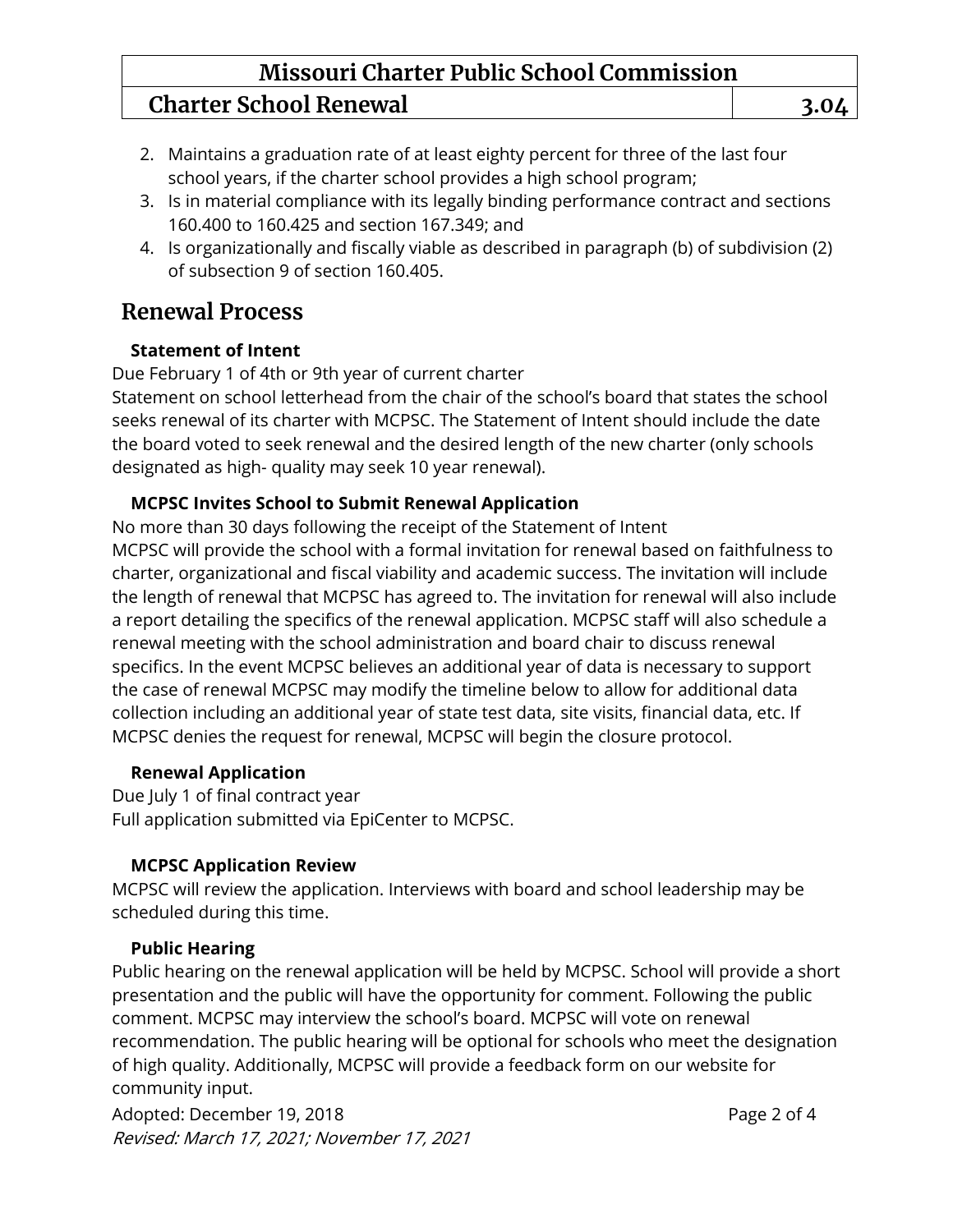## **Missouri Charter Public School Commission**

### **Charter School Renewal 3.04**

#### **Renewal Submitted to SBOE**

Due August 1 for high quality and expedited schools, December 31 for all other schools. MCPSC will submit the school's renewal application to SBOE upon receipt from the school.

#### **SBOE vote on Renewal**

MCPSC will present the renewal application to the SBOE and SBOE will vote to approve.

### **Renewal Application**

MCPSC will use the data we have gathered over the course of the charter term to streamline the requirements of the application. All applicable data and files gathered by MCPSC as part of our annual evaluations will be used where applicable.

All Schools must complete Section A. In the Invitation for Renewal MCPSC will provide guidance for which indicators and measures must be addressed (if any) in Section B. Section C and D are optional for all schools.

### **Section A**

- Summarize school's performance against the school's Performance Contract
- Provide three year budget projections
- Projected enrollment for the next charter term.
- Summarize the school's plans for the next charter term, including detailed plans for academics, governance and operations. This should include strategies for sustaining successes and any ways the school intends to modify its current program to address challenges. If you are adding grades beyond what was described in the original application the following sections of the original charter will need amended to include updates as related to the additional grades
	- A2: Curriculum and Instruction
	- A3: Assessments
	- A4: Daily Schedule only
	- A7: Updated goals for new grades
	- A8: School Climate and Culture
	- B3: Management and Operations
	- B4: Staffing and Human Resources
	- B5: Student Recruitment and Enrollment
	- C1: Budget
	- C3: Facilities
- Provide proposed performance contract goals for the next charter term.
- General Assurance Statements including a statement that the charter application on our website with amendments is current and up to date. If the charter is not current please include any applicable amendments to ensure the charter is current.

Adopted: December 19, 2018 **Page 3 of 4** Revised: March 17, 2021; November 17, 2021